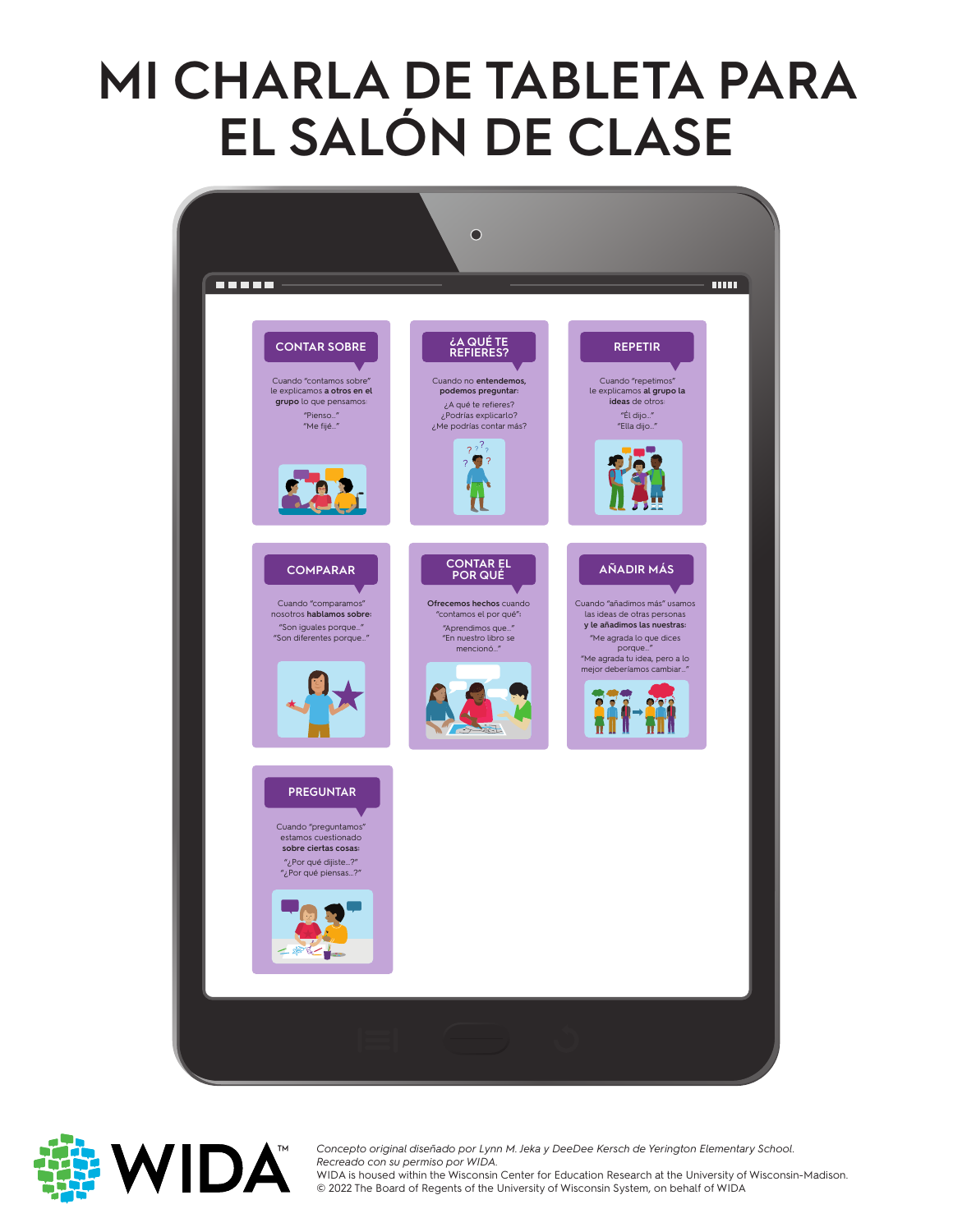# **CONTAR SOBRE**

Cuando "contamos sobre" le explicamos **a otros en el grupo** lo que pensamos:

> "Pienso…" "Me fijé…"





Concepto original diseñado por Lyni<br>*Recreado con su permiso por WIDA*. *Concepto original diseñado por Lynn M. Jeka y DeeDee Kersch de Yerington Elementary School.*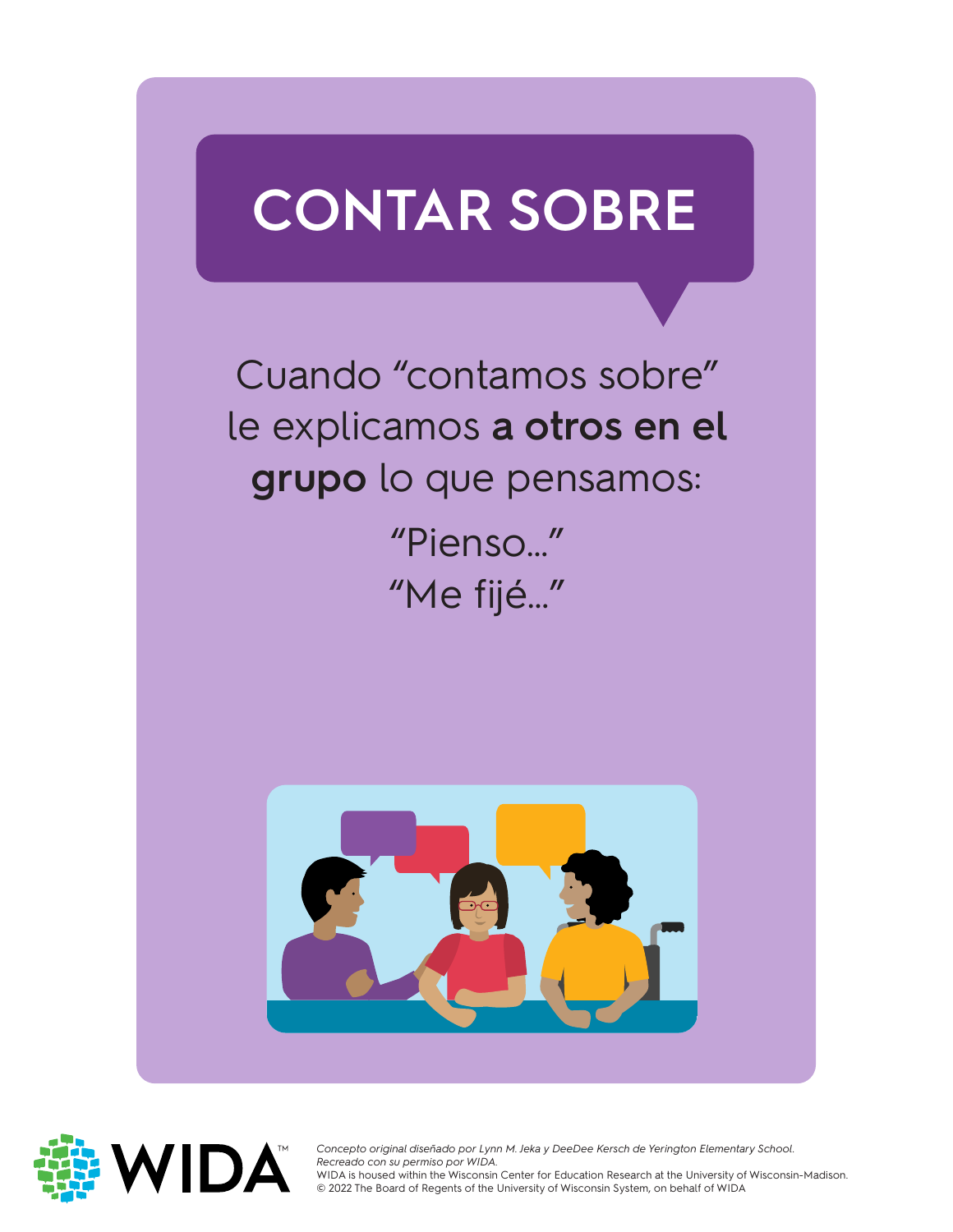## **¿A QUÉ TE REFIERES?**

#### Cuando no **entendemos, podemos preguntar:**

¿A qué te refieres? ¿Podrías explicarlo? ¿Me podrías contar más?





Concepto original diseñado por Lyni<br>*Recreado con su permiso por WIDA*. *Concepto original diseñado por Lynn M. Jeka y DeeDee Kersch de Yerington Elementary School.*  WIDA is housed within the Wisconsin Center for Education Research at the University of Wisconsin-Madison.

WIDA is housed within the Wisconsin Center for Education Research at the University of<br>© 2022 The Board of Regents of the University of Wisconsin System, on behalf of WIDA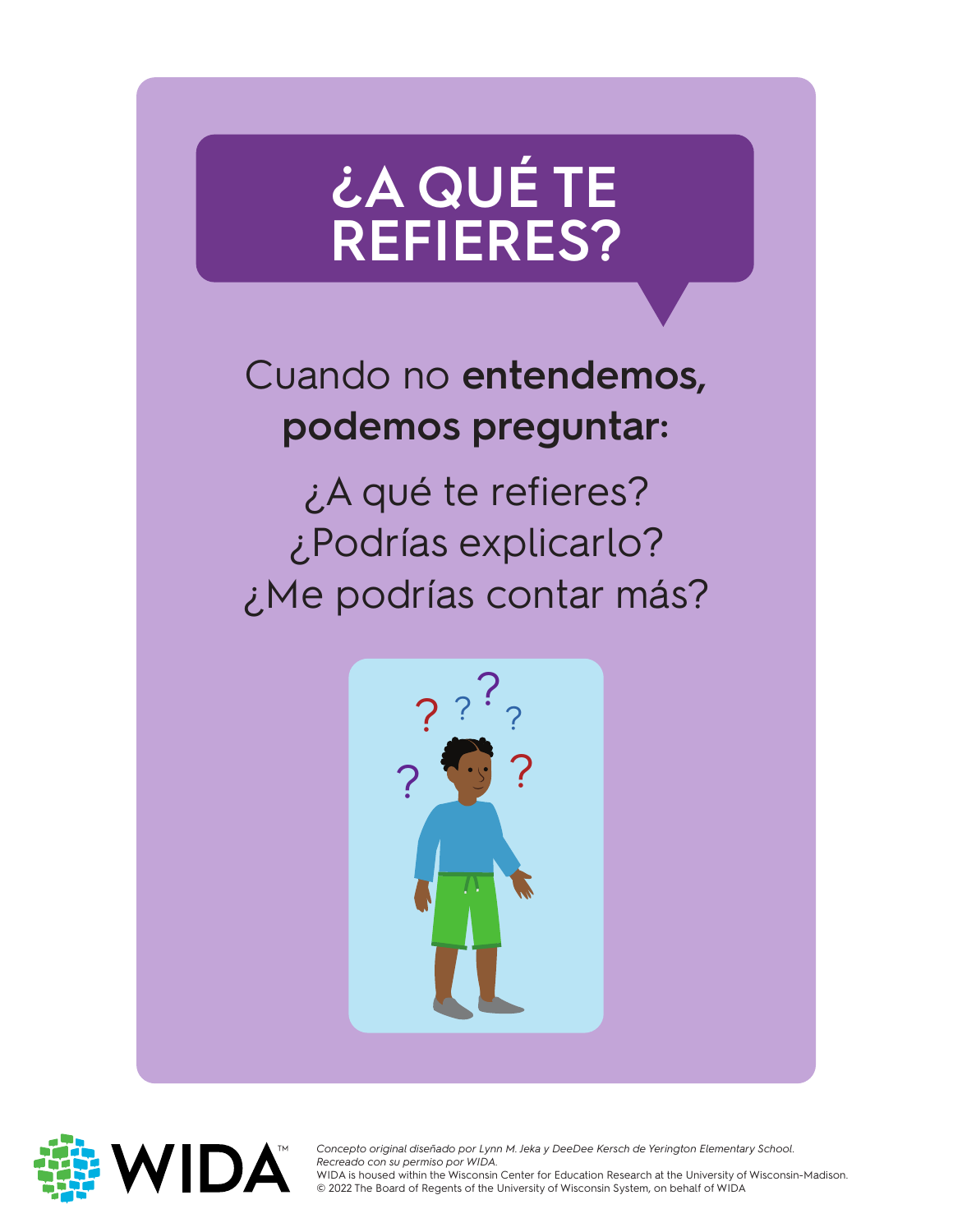#### **REPETIR**

Cuando "repetimos" le explicamos **al grupo la ideas**  de otros: "Él dijo…" "Ella dijo…"





Concepto original diseñado por Lynn M. Jeka y DeeDee Kersch de Yerington Elementary School.<br>Recreado con su permiso por WIDA. *Recreado con su permiso por WIDA.*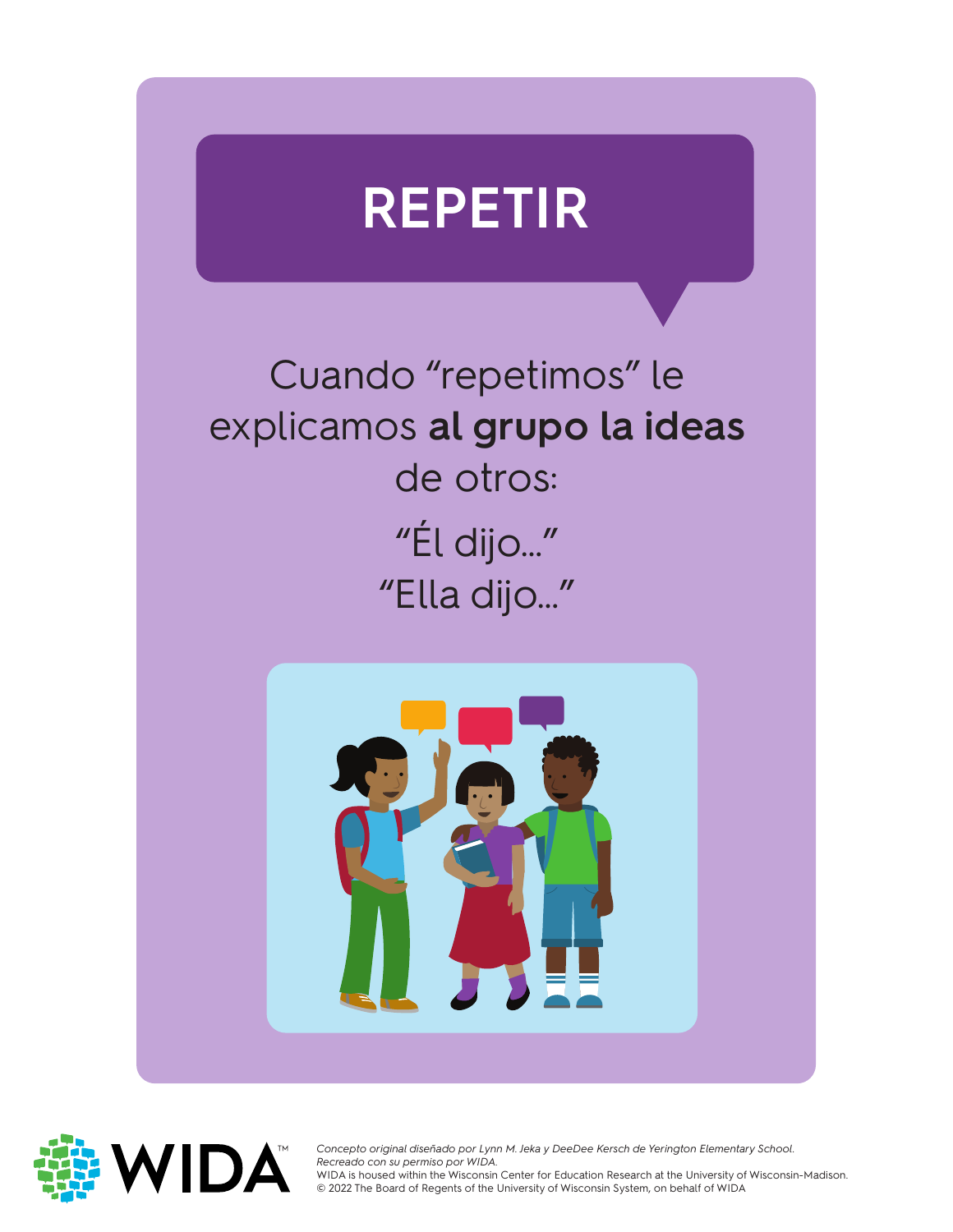### **COMPARAR**

#### Cuando "comparamos" nosotros **hablamos sobre:**

"Son iguales porque…" "Son diferentes porque…"





Concepto original diseñado por Lyni<br>*Recreado con su permiso por WIDA*. *Concepto original diseñado por Lynn M. Jeka y DeeDee Kersch de Yerington Elementary School.*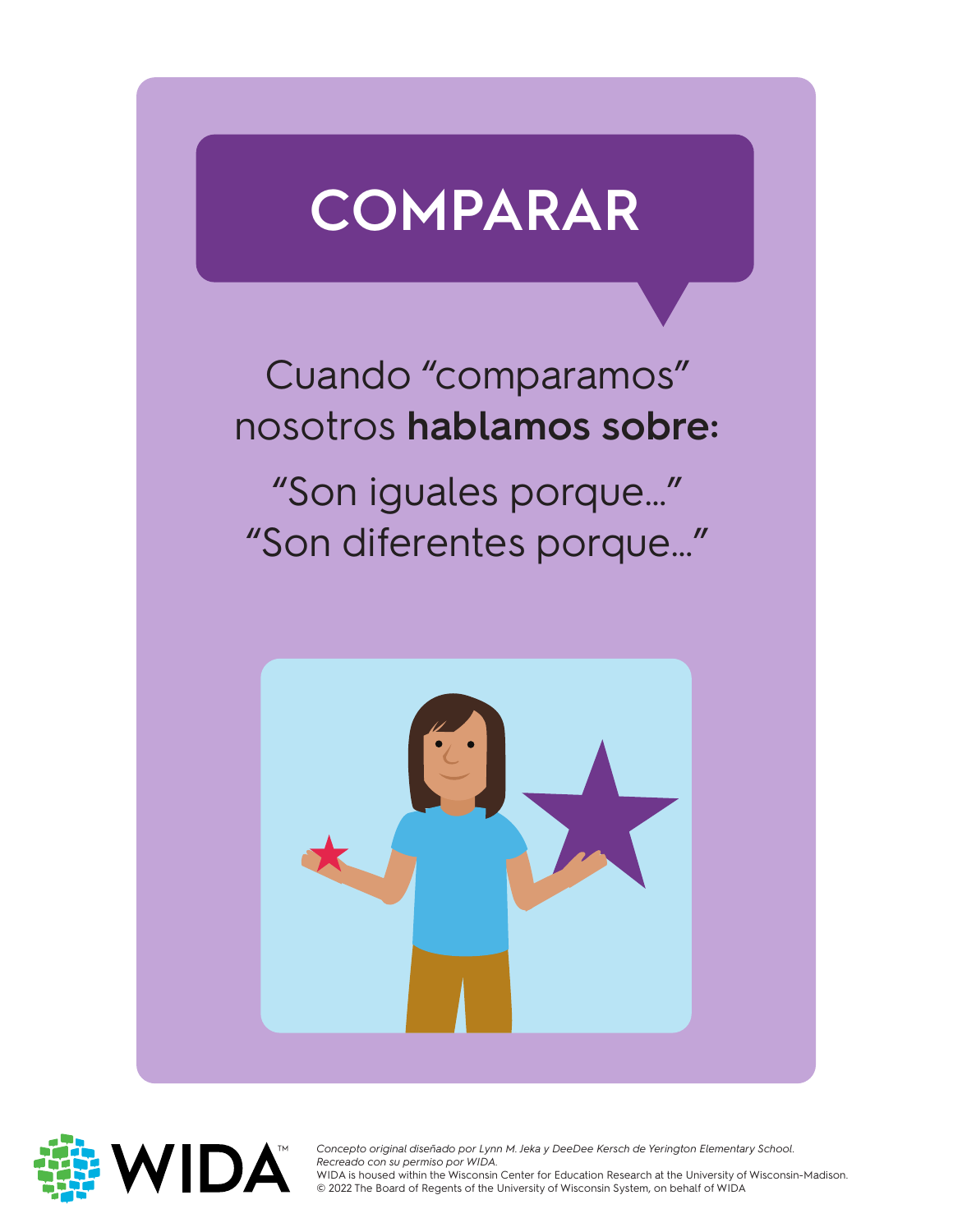#### **CONTAR EL POR QUÉ**

**Ofrecemos hechos** cuando "contamos el por qué": "Aprendimos que…"

"En nuestro libro se mencionó…"





Concepto original diseñado por Lyni<br>*Recreado con su permiso por WIDA*. *Concepto original diseñado por Lynn M. Jeka y DeeDee Kersch de Yerington Elementary School.* 

WIDA is housed within the Wisconsin Center for Education Research at the University of<br>© 2022 The Board of Regents of the University of Wisconsin System, on behalf of WIDA WIDA is housed within the Wisconsin Center for Education Research at the University of Wisconsin-Madison.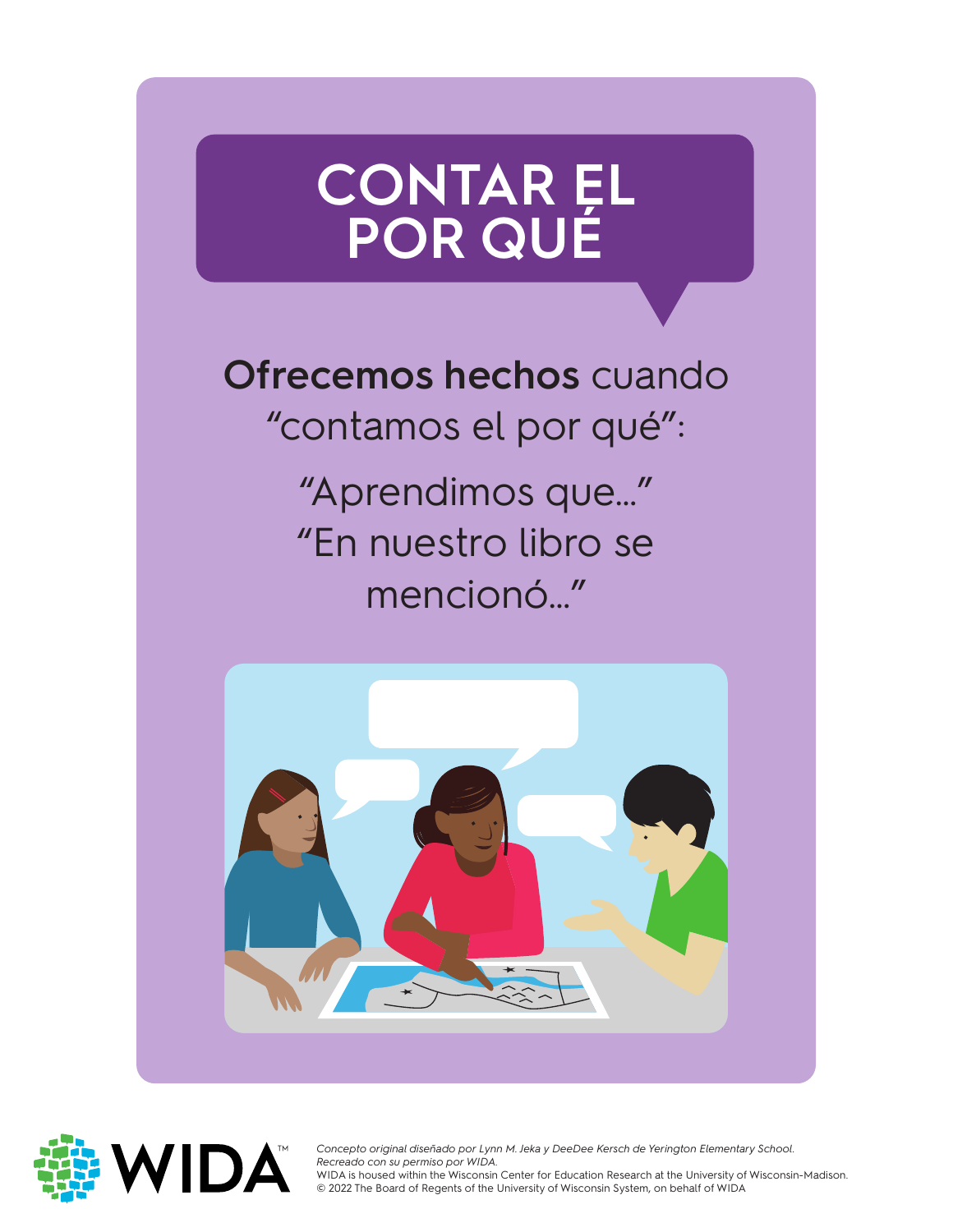# **AÑADIR MÁS**

Cuando "añadimos más" usamos las ideas de otras personas **y le añadimos las nuestras:**

"Me agrada lo que dices porque…" "Me agrada tu idea, pero a lo mejor deberíamos cambiar…"





Concepto original diseñado por Lyni<br>*Recreado con su permiso por WIDA*. *Concepto original diseñado por Lynn M. Jeka y DeeDee Kersch de Yerington Elementary School.* 

WIDA is housed within the Wisconsin Center for Education Research at the University of<br>© 2022 The Board of Regents of the University of Wisconsin System, on behalf of WIDA WIDA is housed within the Wisconsin Center for Education Research at the University of Wisconsin-Madison.